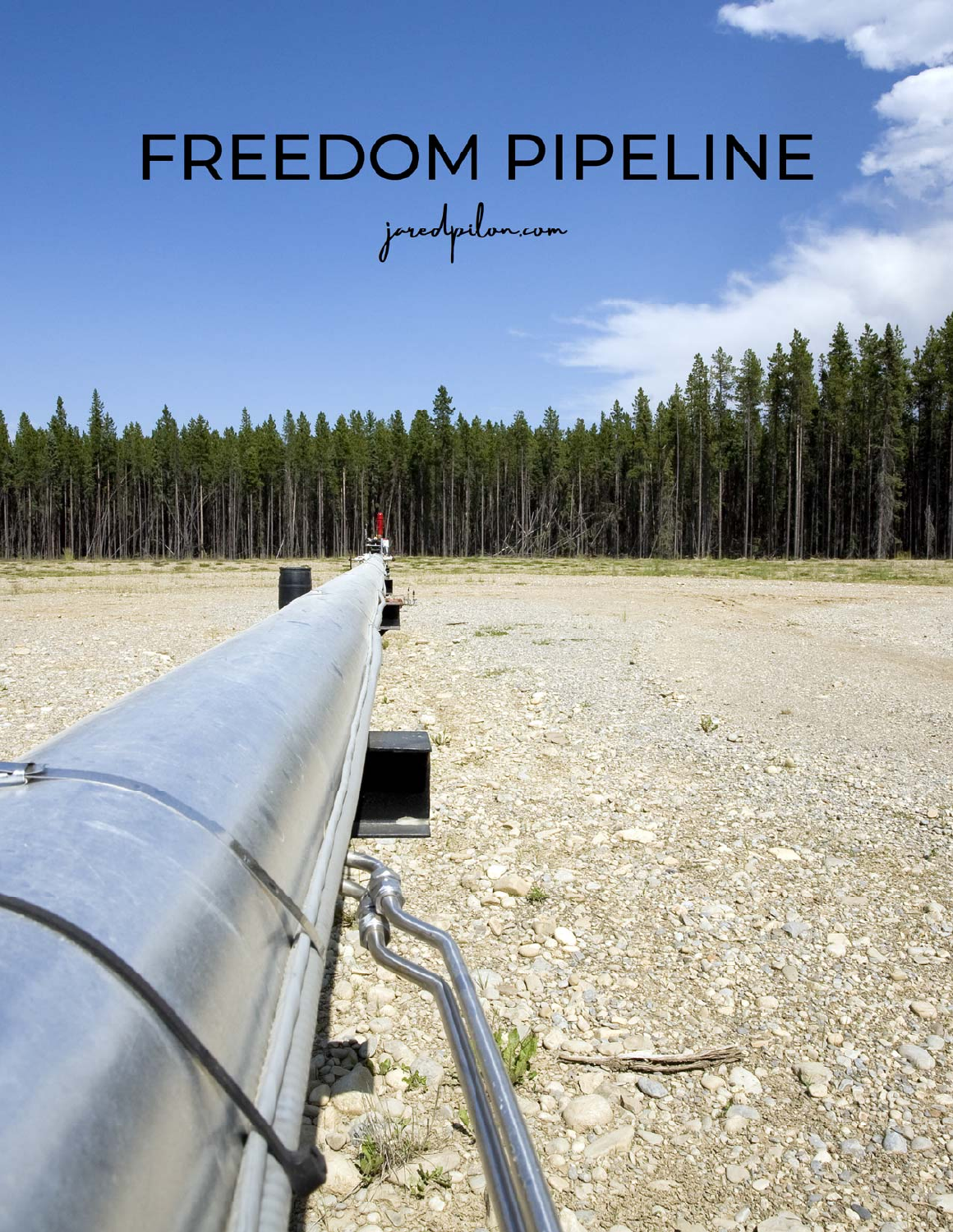#### Open Letter to Canadians

February 16, 2021 FOR IMMEDIATE RELEASE **Red Deer – Mountain View, AB**

Hours after being sworn into office on January 20, 2021, U.S. President Biden signed an executive order to revoke the presidential permit, thus cancelling the Keystone XL pipeline expansion project.

Thousands of direct jobs on both sides of the Canada-U.S. border were immediately lost. While this is disappointing to many Albertans, it does not come as a surprise as the Obama administration, which Biden was vice-president in, took a similar stance.

Prior to cancellation, TC Energy committed to operate the pipeline with net zero emissions when it was placed into service in 2023. Although Keystone XL is cancelled, the demand for oil will continue. Instead of shipping oil via a zero emissions pipeline, alternatives such as truck and rail will be required. This results in higher emissions and increased safety concerns.

From recent polling data, there is very little support from Canadians to see the federal government engage with the Biden administration in an attempt to have the permit re-instated. The Alberta government and other supporters of the pipeline have called for retaliatory measures and sanctions against the United States in an effort to restart the permit negotiation process. Unfortunately, these calls will fall on deaf ears. Additionally, the sanctions that could be brought against the United States would likely have little impact or only serve to make the situation worse. It is evident that the current Liberal government will not be taking further action on this file based on their initial comments on the decision and their overall ideological stance regarding the Western Canadian energy industry.

As nations around the world shift to stronger nationalist positions in light of the COVID-19 pandemic, Canada too must look out for its own interests. We must stop relying on other countries in matters of national importance. Energy independence is a decision of national importance.

The United States will continue to be a major trading partner for Canada but we must take steps to become more self-reliant. This starts with understanding the regulatory and social environment that Alberta's oil and gas industry currently operates in.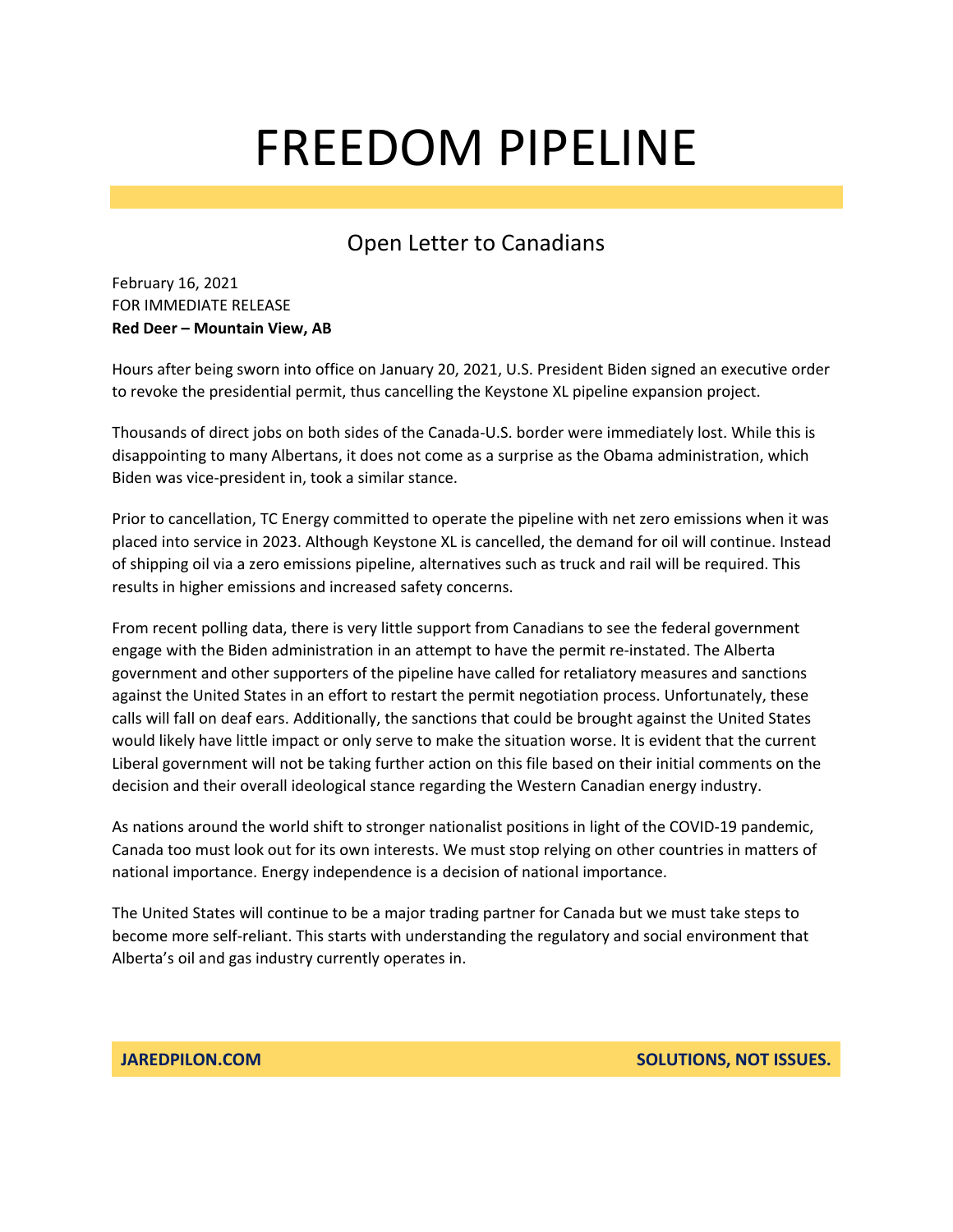Bill C-69 (no more pipelines) and Bill C-48 (tanker ban) enacted by the current Liberal government have created a poor investment climate in the oil and gas industry. The cancellation of Energy East and Enbridge Northern Gateway were both tied to these Bills. Critics will state that neither project was economically viable. This however is false. Global oil demand continues to remain strong, and has rebounded quickly after a significant decline due to wide scale shutdowns due to COVID-19.

Energy infrastructure projects that cross provincial borders are subject to regulatory review by the Canada Energy Regulator. This process is time consuming and overbearing. Given the current regulatory environment, Canadians (specifically Western Canadians) have two options. Continue to complain about said regulatory environment or think outside of the box to develop a new solution to get our most important resource to market. This is where "Freedom Pipeline" comes into play.



**JAREDPILON.COM SOLUTIONS, NOT ISSUES.**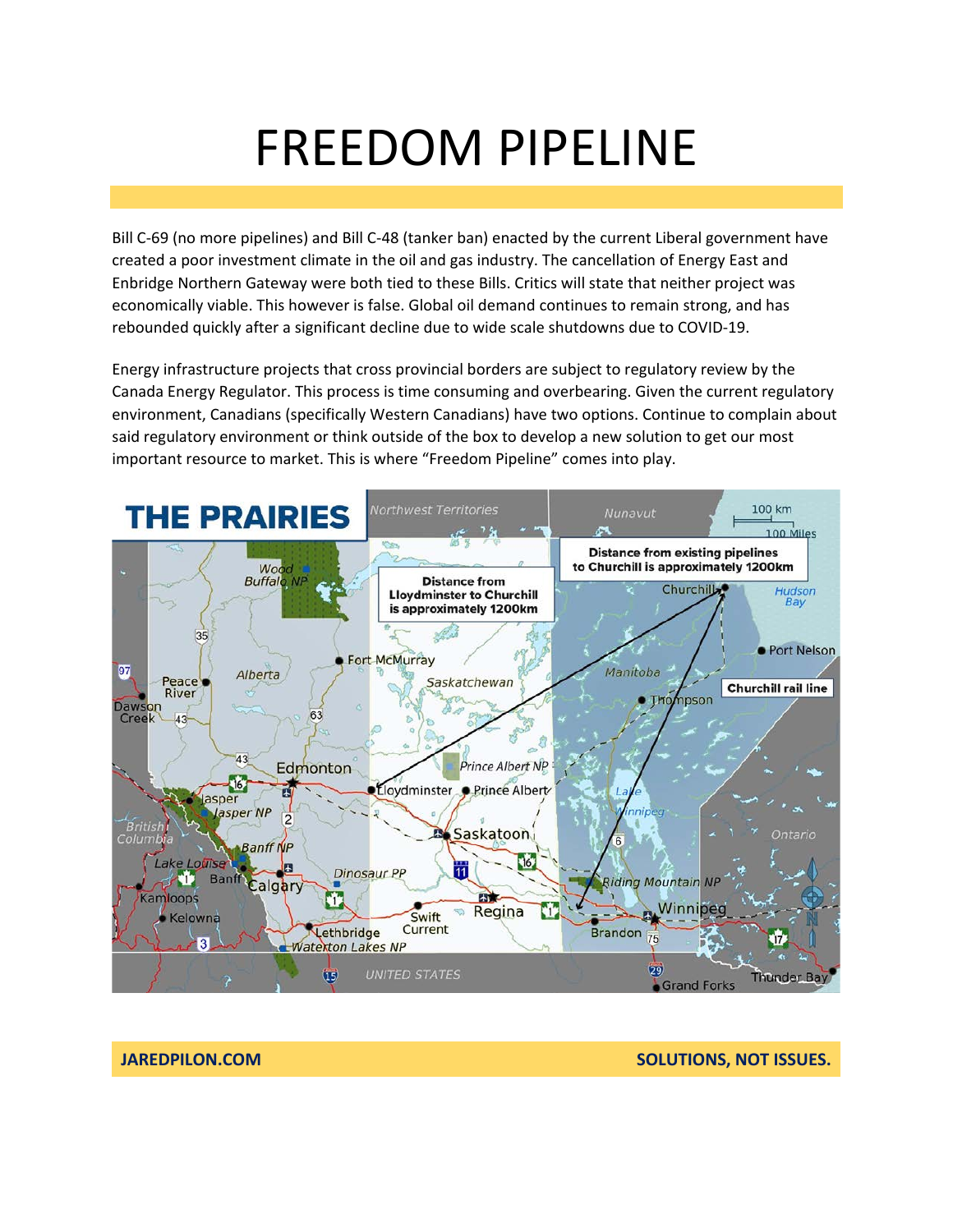Pipeline infrastructure currently exists to move Western Canadian oil from Fort McMurray, Alberta to Cromer, Manitoba. The "Freedom Pipeline" would build on this existing infrastructure and move oil from Cromer to Churchill, Manitoba. As this leg of the pipeline would be completed within Manitoba's borders, it would not be subject the Canada Energy Regulator (CER). This is supported by the July 26, 2019 decision by the National Energy Board (now CER) in relation to the Coastal GasLink Pipeline in British Columbia.

In order to proceed with this pipeline, the National Coalition of Chiefs should be immediately consulted so as to maximize the opportunities for First Nations communities throughout Manitoba. This should include discussions around the inclusion of First Nations owned businesses in the construction of the pipeline as well as an ownership stake in order to defeat on-reserve poverty.

Modern technology should be used to construct, protect and operate the pipeline. These include:

- 1. Pipeline leak detection and containment system.
- 2. Equipping oil tankers, moving through the Hudson Bay, with double-hull tanks and with Small Modular Reactors (SMRs) for propulsion.
- 3. Commitment to operate the pipeline with renewable resources within a reasonable timeline and when economically viable.

In addition to providing good paying jobs to First Nations communities along the pipeline route and to Western Canadian oilfield workers, this pipeline will bring significant benefits to other Canadians. Jobs within Ontario's steel industry would be created. Refinery positions would be created on Canada's east coast, a region that is desperately in need of private sector investment and growth. Engineering and other professional service positions would be created as well. All of these jobs provide the dignity of work to the individuals who secure them and hope for a brighter future for their children.

What happens if the Liberal government enacts legislation to ban tanker traffic in the Hudson Bay and ultimately the route to refineries on the east coast? If this were to occur, Western provinces would immediately need to make a decision about their ongoing position in Confederation. If a tanker ban was enacted, Western provinces should exercise all available actions to secure autonomy. This would include exploring provincial pensions and referendums on equalization payments. The next step would be to explore options for separation.